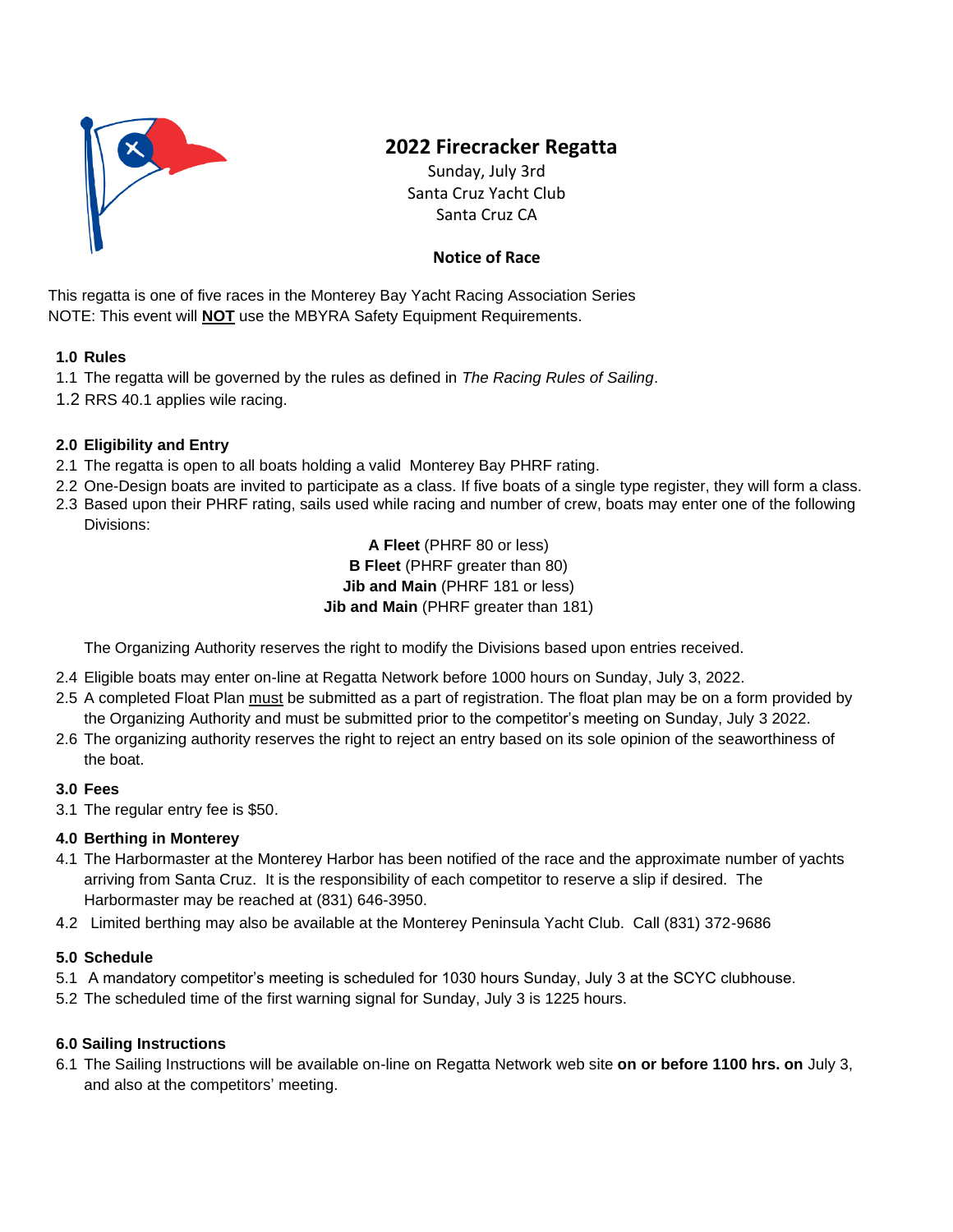#### **7.0 Venue & Course**

- 7.1 Racing will be in open waters of Monterey Bay between Santa Cruz and Monterey.
- 7.2 On Sunday July 3 the race will start in Santa Cruz and finish in Monterey.
- 7.3 The courses will be described in the sailing instructions.

# **8.0 Scoring**

- 8.1 One race is required to complete the regatta.
- 8.2 There will be no throw-outs.
- 8.3 Scoring will be based on Monterey Bay PHRF ratings and will be scored time on distance.

## **9.0 RADIO COMMUNICATIONS**

9.1 The Race Committee may broadcast information about the day's racing on VHF 68.

9.2 All boats will be required to check in on VHF 68 before the start and before finishing. Please note that at checkin we will be asking for the total number of people on board, and if there has been any change from the float plan you will be asked to switch to VHF 72 to provide the new information. Check-in is not complete until confirmation is received from the Race Committee. Boats failing to check in with the Race Committee, including providing number of people on board, on VHF 68 will be scored DNC. This changes RRS 62.1.

## **10.0 Prizes**

10.1 Prizes will be awarded to each Division for first place and additional places based upon the number of entries at the discretion of the organizing authority. Awards will be at the MPYC clubhouse after racing on Sunday.

## **11.0 Disclaimer of Liability**

- 11.1 Sailing is an activity that has an inherent risk of damage and injury. Competitors in this event are participating entirely at their own risk. See RRS 4, Decision to Race.
- 11.2 The race organizers (organizing authority, race committee, protest committee, host club, sponsors, or any other organization or official) will not be responsible for damage to any boat or other property or the injury to any competitor, including death, sustained as a result of participation in this event. By participating in this event, each competitor agrees to release the race organizers from any and all liability associated with such competitor's participation in this event to the fullest extent permitted by law.

#### **12. Safety Requirements**

12.1. Boats shall be equipped in accordance with Federal Equipment Requirements for Recreational Vessels, including working navigation lights.

12.2. A boat that retires from a race shall notify the race committee as soon as reasonably possible, either on VHF channel 68, or by phone or text to 831-331-1272.

12.3. Boats shall carry a VHF marine radio capable of dual band monitoring, or two radios, monitoring Channels 16 and 68.

12.4. Boats shall have ground tackle sufficient for anchoring offshore of hazards in the racing area, a bucket, a compass, working flashlight and a first aid kit.

12.5. California State law and boating regulations - boats shall stay at least 200 feet clear from a dive boat displaying the Divers, and or Alpha flags, and shall not approach within 100 yards of any U. S. Naval vessel or cruise ship. Boats must also exercise precaution in proximity of bathers, kayakers, and protected marine life.

12.6. Boats shall be equipped with lifelines appropriate for the particular boat design and type, or all crew shall use a safety harness and tether while racing.

12.7. Boats shall be equipped with a Life Sling or a horseshoe/donut-type buoy, USGC approved, with 100 feet of floating line attached to both the buoy and the boat. It is recommended that boats be equipped with at least one halyard long enough to be used for hoisting a person from the water back onboard, and/or an appropriate halyard extension.